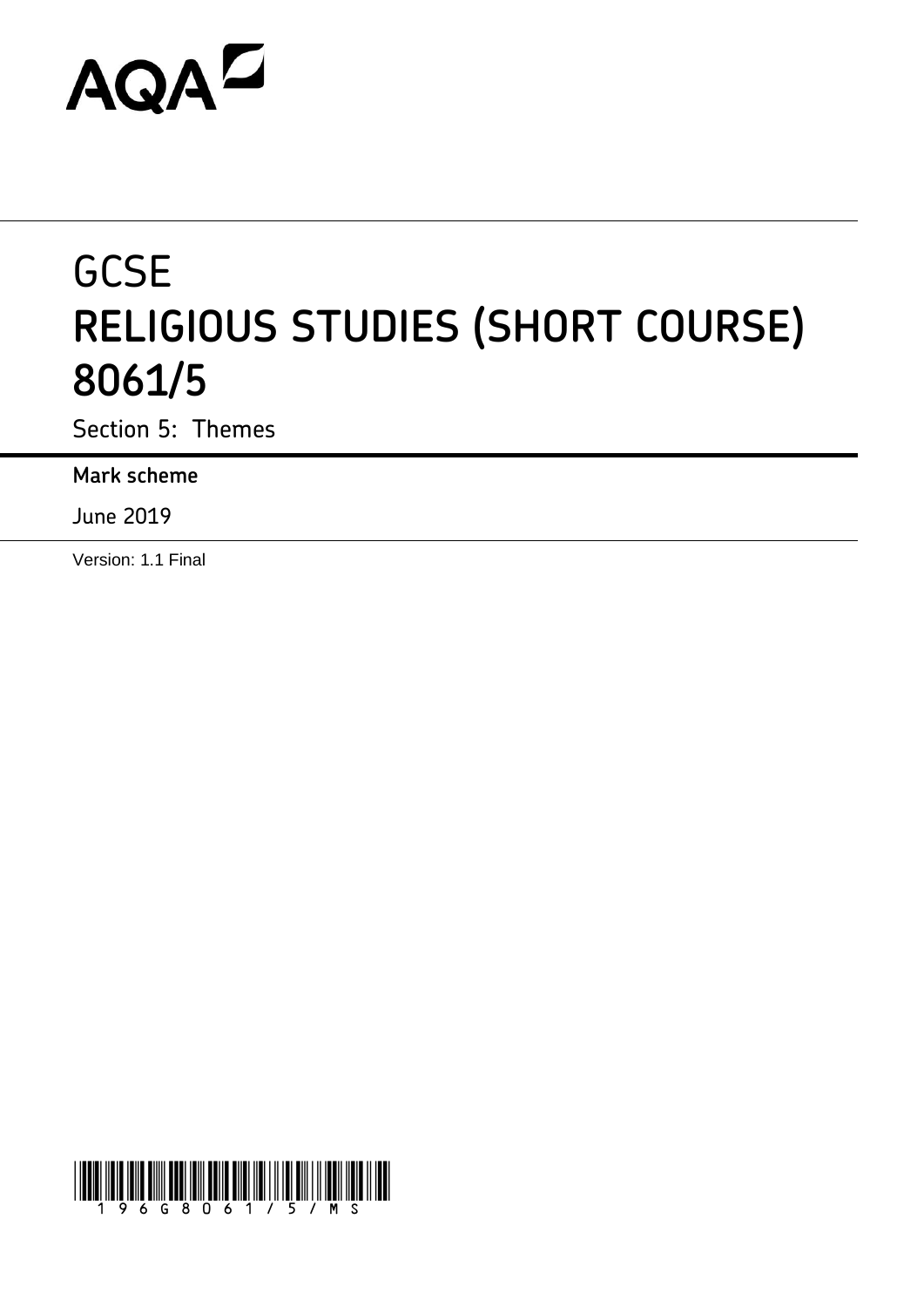Mark schemes are prepared by the Lead Assessment Writer and considered, together with the relevant questions, by a panel of subject teachers. This mark scheme includes any amendments made at the standardisation events which all associates participate in and is the scheme which was used by them in this examination. The standardisation process ensures that the mark scheme covers the students' responses to questions and that every associate understands and applies it in the same correct way. As preparation for standardisation each associate analyses a number of students' scripts. Alternative answers not already covered by the mark scheme are discussed and legislated for. If, after the standardisation process, associates encounter unusual answers which have not been raised they are required to refer these to the Lead Examiner.

It must be stressed that a mark scheme is a working document, in many cases further developed and expanded on the basis of students' reactions to a particular paper. Assumptions about future mark schemes on the basis of one year's document should be avoided; whilst the guiding principles of assessment remain constant, details will change, depending on the content of a particular examination paper.

Further copies of this mark scheme are available from aqa.org.uk

Copyright © 2019 AQA and its licensors. All rights reserved.

AQA retains the copyright on all its publications. However, registered schools/colleges for AQA are permitted to copy material from this booklet for their own internal use, with the following important exception: AQA cannot give permission to schools/colleges to photocopy any material that is acknowledged to a third party even for internal use within the centre.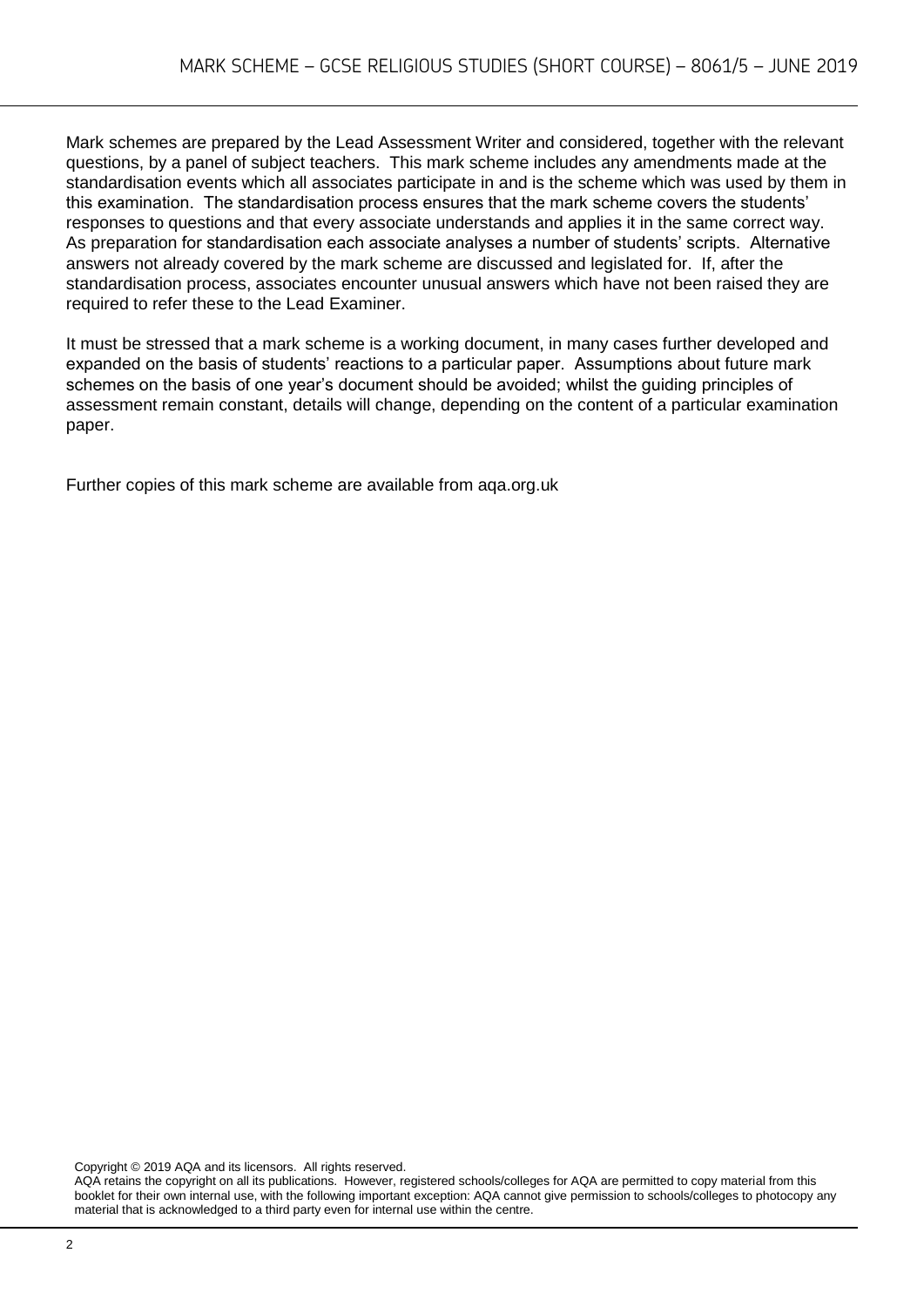# Level of response marking instructions

Level of response mark schemes are broken down into levels, each of which has a descriptor. The descriptor for the level shows the average performance for the level. There are marks in each level.

Before you apply the mark scheme to a student's answer read through the answer and annotate it (as instructed) to show the qualities that are being looked for. You can then apply the mark scheme.

## Step 1 Determine a level

Start at the lowest level of the mark scheme and use it as a ladder to see whether the answer meets the descriptor for that level. The descriptor for the level indicates the different qualities that might be seen in the student's answer for that level. If it meets the lowest level then go to the next one and decide if it meets this level, and so on, until you have a match between the level descriptor and the answer. With practice and familiarity you will find that for better answers you will be able to quickly skip through the lower levels of the mark scheme.

When assigning a level you should look at the overall quality of the answer and not look to pick holes in small and specific parts of the answer where the student has not performed quite as well as the rest. If the answer covers different aspects of different levels of the mark scheme you should use a best fit approach for defining the level and then use the variability of the response to help decide the mark within the level, ie if the response is predominantly level 3 with a small amount of level 4 material it would be placed in level 3 but be awarded a mark near the top of the level because of the level 4 content.

### Step 2 Determine a mark

Once you have assigned a level you need to decide on the mark. The descriptors on how to allocate marks can help with this. The exemplar materials used during standardisation will help. There will be an answer in the standardising materials which will correspond with each level of the mark scheme. This answer will have been awarded a mark by the Lead Examiner. You can compare the student's answer with the example to determine if it is the same standard, better or worse than the example. You can then use this to allocate a mark for the answer based on the Lead Examiner's mark on the example.

You may well need to read back through the answer as you apply the mark scheme to clarify points and assure yourself that the level and the mark are appropriate.

Indicative content in the mark scheme is provided as a guide for examiners. It is not intended to be exhaustive and you must credit other valid points. Students do not have to cover all of the points mentioned in the Indicative content to reach the highest level of the mark scheme.

An answer which contains nothing of relevance to the question must be awarded no marks.

# Levels of response marking

In GCSE Religious Studies, differentiation is largely achieved by outcome on the basis of students' responses. To facilitate this, levels of response marking has been devised for many questions.

Levels of response marking requires a quite different approach from the examiner than the traditional 'point for point' marking. It is essential that the **whole response is read** and then **allocated to the level**  it best fits.

If a student demonstrates knowledge, understanding and / or evaluation at a certain level, he / she must be credited at that level. **Length** of response or **literary ability** should **not be confused with genuine**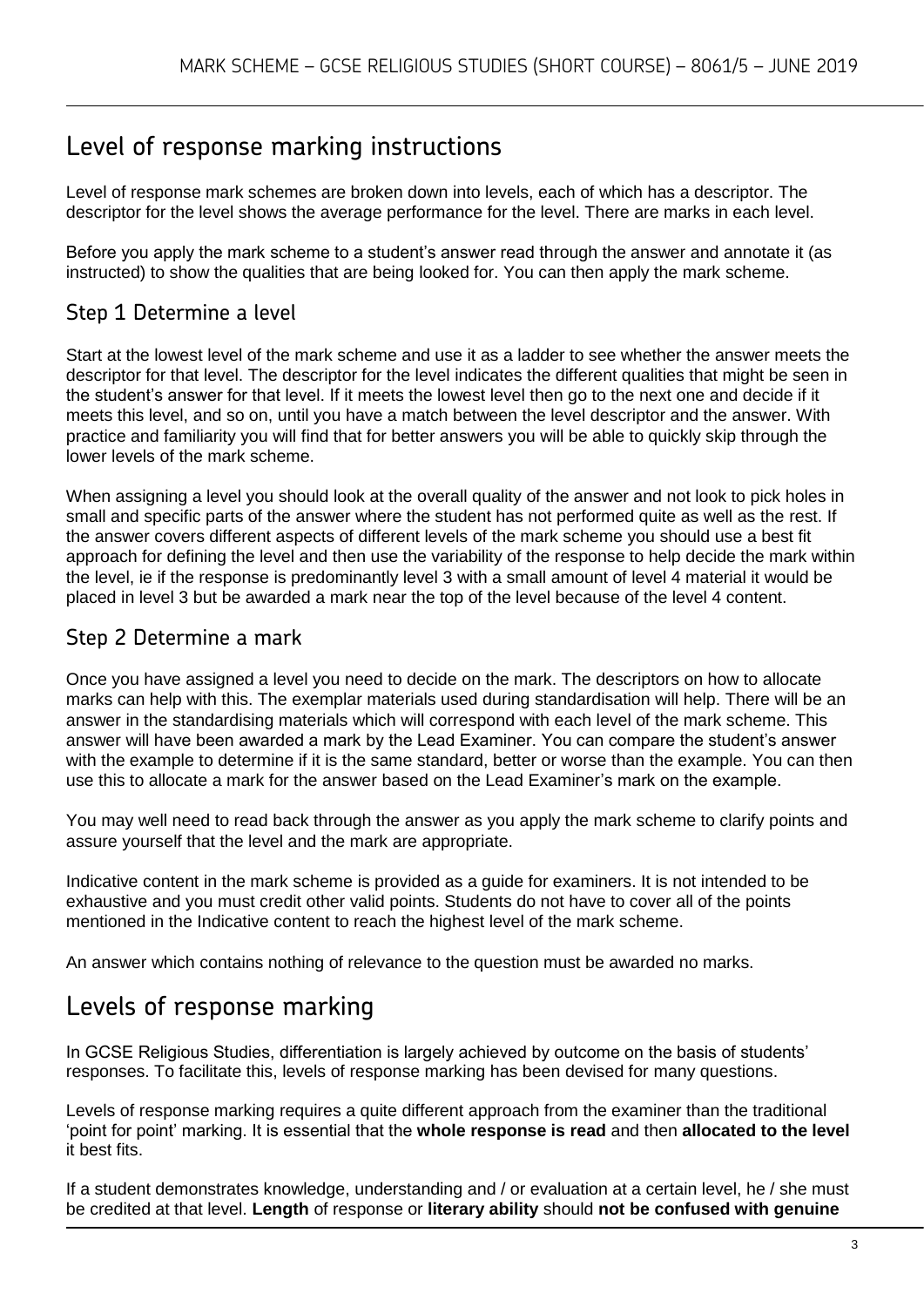**religious studies skills**. For example, a short answer which shows a high level of conceptual ability must be credited at that level. (If there is a band of marks allocated to a level, discrimination should be made with reference to the development of the answer.)

Levels are tied to specific skills. Examiners should **refer to the stated assessment target** objective of a question (see mark scheme) when there is any doubt as to the relevance of a student's response.

Levels of response mark schemes include either **examples** of possible students' responses or **material**  which they might use. These are intended as a **guide** only. It is anticipated that students will produce a wide range of responses to each question.

It is a feature of levels of response mark schemes that examiners are prepared to reward fully, responses which are obviously valid and of high ability but do not conform exactly to the requirements of a particular level. This should only be necessary occasionally and where this occurs examiners must indicate, by a brief written explanation, why their assessment does not conform to the levels of response laid down in the mark scheme. Such scripts should be referred to the Lead Examiner.

**In questions where credit can be given to the development of a point, those developments can take the form of:**

- **Example or evidence**
- **Reference to different views**
- **Detailed information.**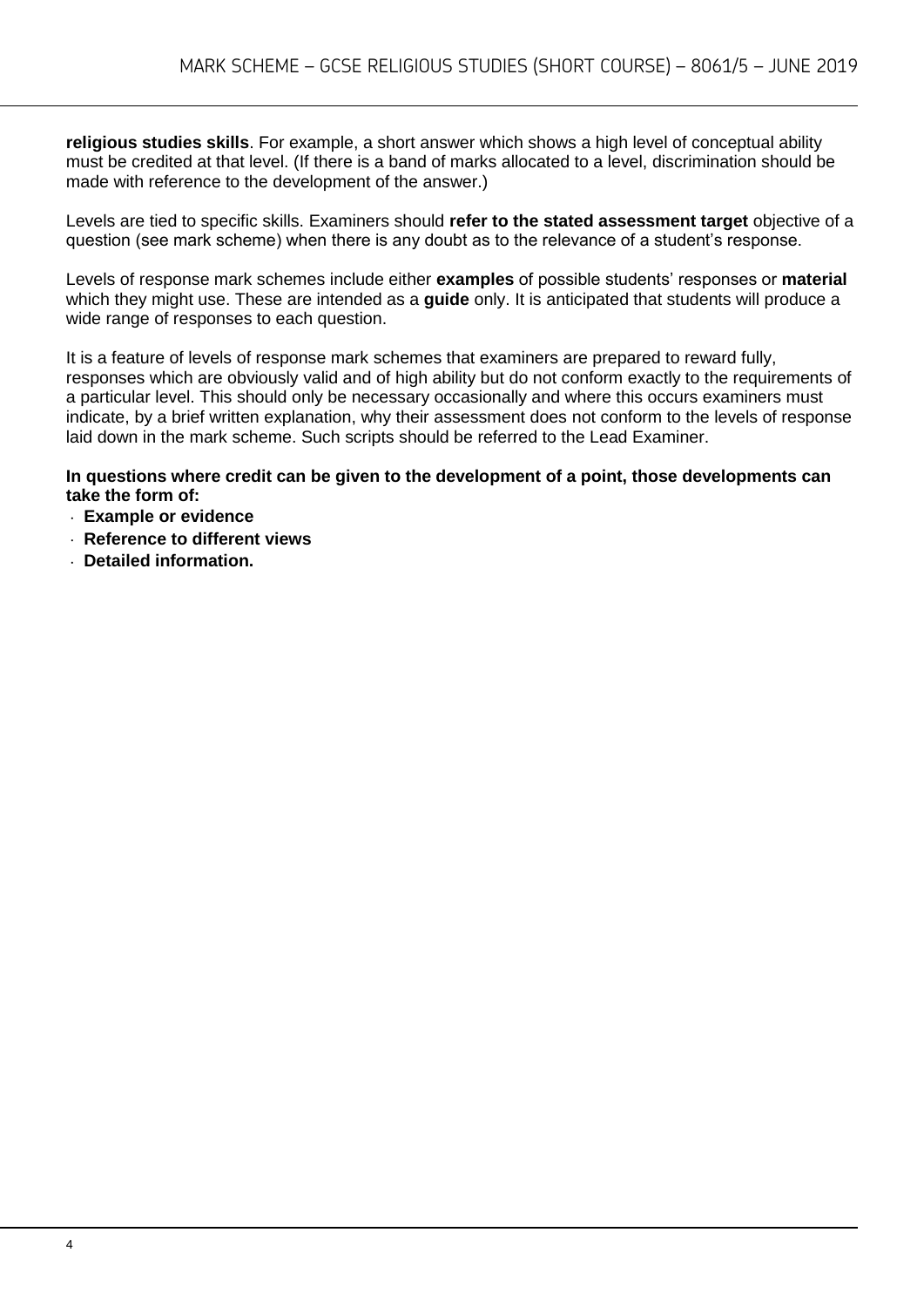#### **0 1 Theme A: Relationships and families**

**0 1 . 1 Many religious people live in nuclear families.**

**Which one of the following best describes a nuclear family?** 

**[1 mark]**

- **A A couple living in their parents' home**
- **B A couple without children**
- **C A couple with children**
- **D A couple living with children and grandparents**

#### **Target: AO1:1 Demonstrate knowledge and understanding of religion and belief, including beliefs, practices and sources of authority.**

Answer: C: A couple with children

**0 1 . 2 Give two religious teachings about gender discrimination.**

**[2 marks]**

#### **Target: AO1:1 Demonstrate knowledge and understanding of religion and belief, including beliefs, practices and sources of authority.**

**One mark for each of two correct points.** 

#### **Students may include two of the following points, but all other relevant points must be credited:**

Historical interpretations of religious teachings have led to men taking the lead in many aspects of religion, for example leading worship / traditionally many religious believers would argue that male leadership is scriptural, so argue that it is not discriminatory, however many religious believers may now challenge the interpretation of particular scriptures / traditional views of roles within the family may be used, for example 'Men work, women stay at home' as examples of gender discrimination men and women have different but complementary roles, they are viewed as equal but different. gender discrimination is being challenged as for example more women become ministers and bishops in some sections of Christianity and rabbis in sections of Judaism / men and women are created in the image of God so discrimination is wrong / 'If a man denies the possibility of enlightenment of women then his own enlightenment is impossible.' (Lotus Sutta) / 'The things which separate and divide people – race, religion, gender and social position are all illusory.' (Dhammapada 6) / 'Waheguru is neither male nor female' (Guru Granth Sahib) / 'All men and women are equal. We are the children of one God.' (Guru Granth Sahib 611) / 'People we created you all from a single man and a single woman.' (Quran) / 'There is neither Jew nor Greek, male nor female, slave nor free for all are one in Christ Jesus.' (Galatians 3:28) / 'Where women are honoured there the gods are pleased.' (Manu 3:56) / 'I look upon all creatures equally.' (Bhagavad Gita 9:29).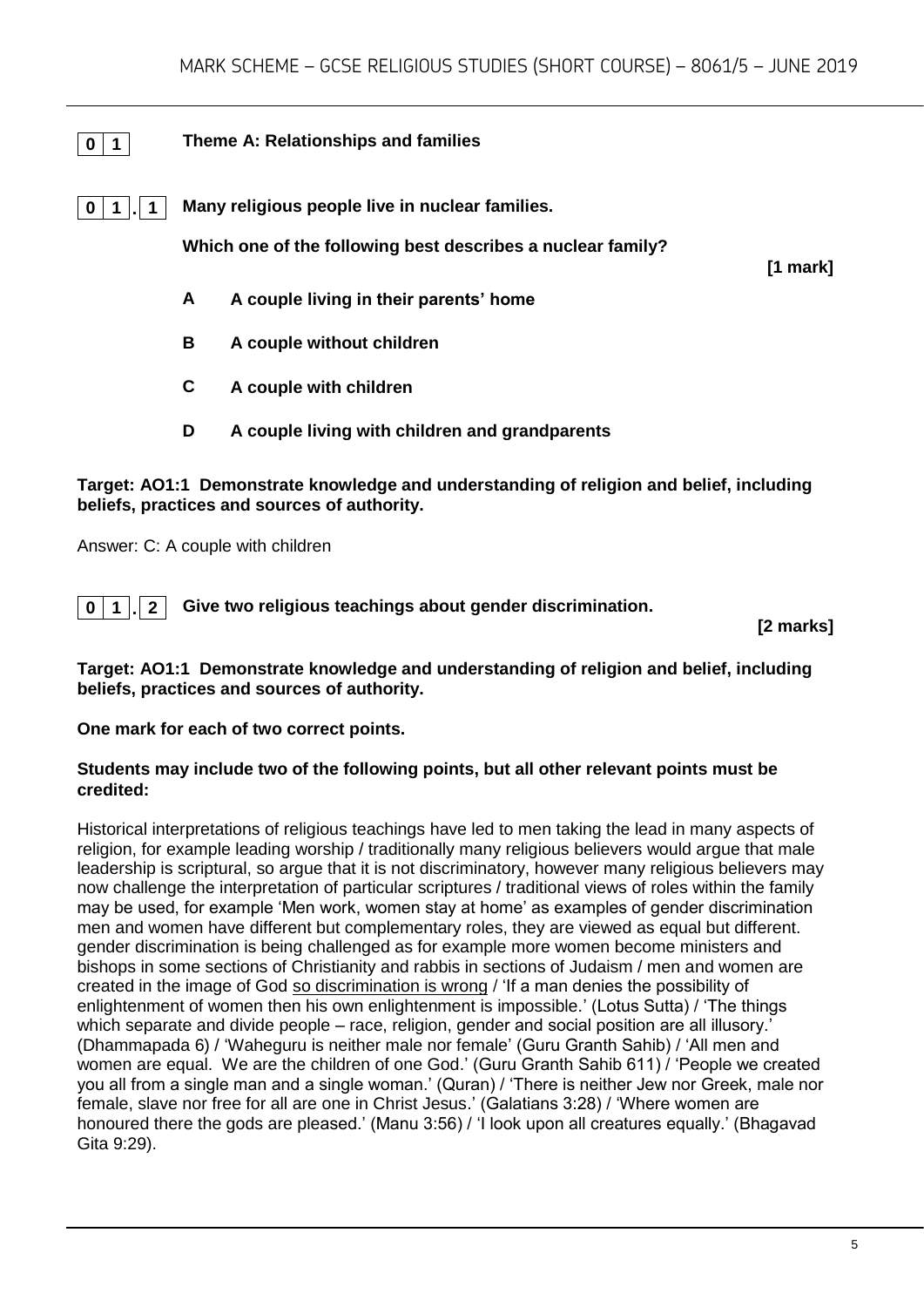#### **0 1 . 3 Explain two contrasting religious beliefs about unmarried couples living together (cohabitation).**

**In your answer you must refer to one or more religious traditions.** 

**[4 marks]**

**Target: AO1:3 Demonstrate knowledge and understanding of religion and belief, including similarities and differences within and/or between religions and beliefs.**

#### **First contrasting belief**

Simple explanation of a relevant and accurate contrast – 1 mark Detailed explanation of a relevant and accurate contrast – 2 marks

#### **Second contrasting belief**

Simple explanation of a relevant and accurate contrast – 1 mark Detailed explanation of a relevant and accurate contrast – 2 marks

Detailed explanations will reflect one or more religious traditions.

If similar beliefs are given only **one** of them may be credited up to 2 marks max.

#### **Students may include some of the following points, but all other relevant points must be credited:**

Traditionally most religions see cohabitation as wrong as they believe that a sexual relationship should only take place within marriage. Cohabitation is therefore viewed as sex outside of marriage and not in line with much religious teaching.

#### **Buddhism**

Does not condemn cohabitation / sex as part of a loving caring relationship seen as a good thing / If sex is based on lust which leads to craving, then that leads to bad karma.

#### **Christianity**

Most Christians believe sex should be reserved for marriage / cohabitation is seen as wrong as this leads to immorality / 'Flee from sexual immorality…Whoever sins sexually, sins against their own body' (1 Cor 6:18).

Some Christians see cohabitation as acceptable if the couple are in a loving relationship and are intending to marry but perhaps are unable to afford to marry / other Christians would view cohabitation as acceptable if for example the couple were homosexual and were unable to have a religious marriage ceremony.

#### **Hinduism**

Cohabitation is unacceptable as this leads to sex outside of marriage / for Hindus life is split into four stages and only at the second stage (the married householder stage) can sexual relationships take place / for other stages people should remain celibate.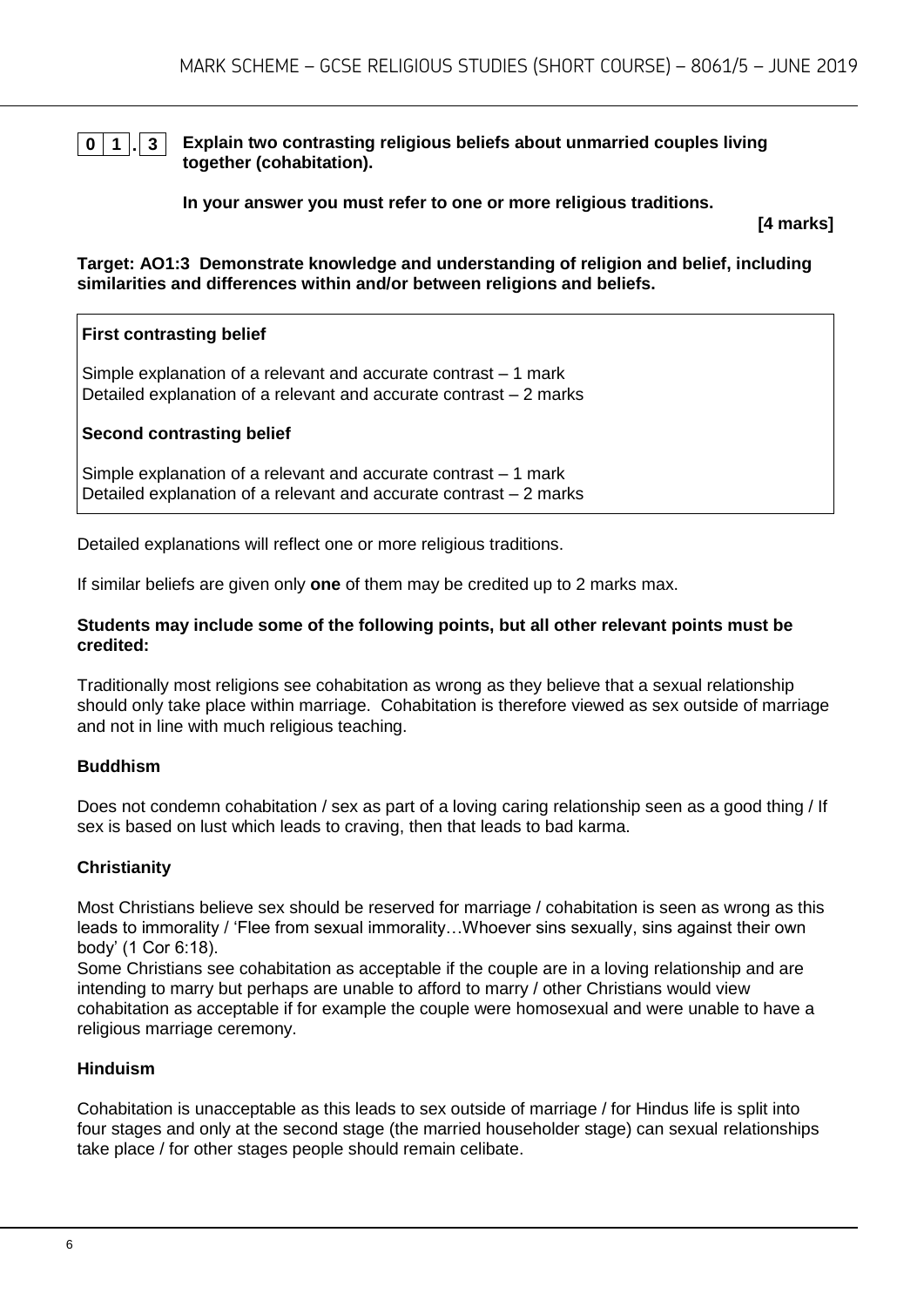#### **Islam**

Islam opposes cohabitation / sex should be within marriage / the expectation is that a Muslim will marry and have a family / sex outside of marriage carries severe punishment under Sharia Law.

#### **Judaism**

Family is very important within Judaism and so anything that does not support the family is seen as wrong / cohabitation is seen as not ideal / the expectation is that sex would be within marriage.

#### **Sikhism**

Sex should be controlled by marriage / and should therefore be within a stable relationship / Sikhs should avoid temptation / cohabitation is therefore seen as wrong.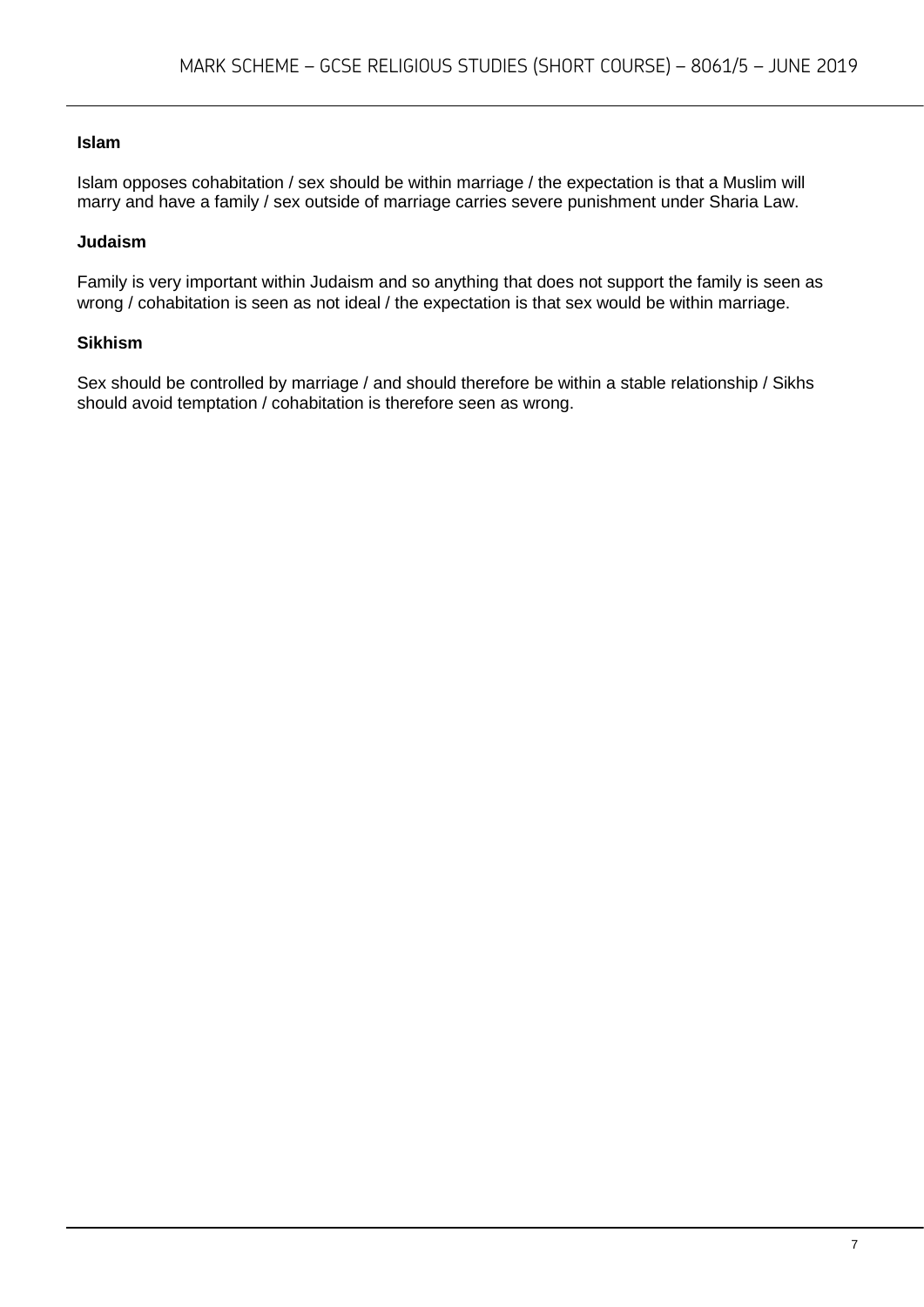#### **0 1 . 4 Explain two religious beliefs about the purpose of families.**

**Refer to sacred writings or another source of religious belief and teaching in your answer.**

**[5 marks]**

#### **Target: AO1:1 Demonstrate knowledge and understanding of religion and belief, including beliefs, practices and sources of authority.**

#### **First belief**

Simple explanation of a relevant and accurate belief – 1 mark Detailed explanation of a relevant and accurate belief – 2 marks

#### **Second belief**

Simple explanation of a relevant and accurate belief – 1 mark Detailed explanation of a relevant and accurate belief – 2 marks

Relevant and accurate reference to sacred writings or another source of religious belief and teaching  $-1$  mark

#### **Students may include some of the following points, but all other relevant points must be credited:**

**Generally** all religions view the main purpose of families as:

- providing stability for family members and society
- protects children, supplying their basic needs and keeping them safe
- place where children are socialised so they can grow up and contribute to society
- place to educate children in a faith
- place for companionship and mutual love between the adults who cannot or choose not to be parents

#### **Buddhism**

Husbands and wives are expected to respect and honour each other / develop love/trust/remain faithful / Sigalovada Sutta lists five duties of parents – dissuade children from doing evil / persuade them to do good / give a good education / arrange a suitable marriage partner / hand over their inheritance at the proper time / develop metta / karuna / 'To support one's father and mother, to care for one's wife and children and to have a peaceful occupation, this is the highest blessing' (Dhammapada 313).

#### **Christianity**

Couples should 'submit to one another out of reverence for the Lord' (Ephesians 5:21) / meaning there should be love and respect between them / children have a duty to obey, love and respect their parents / 'Listen to your father who gave you life and do not despise your mother when she is old.' (Proverbs 23:22) / 'Honour your father and mother' (Exodus 20:12) / children are gifts from God / so parents should respect their dignity / 'Fathers do not exasperate your children; instead bring them up in the training and instruction of the Lord.' (Ephesians 6:4) / children should also be raised within the Christian faith.

#### **Hinduism**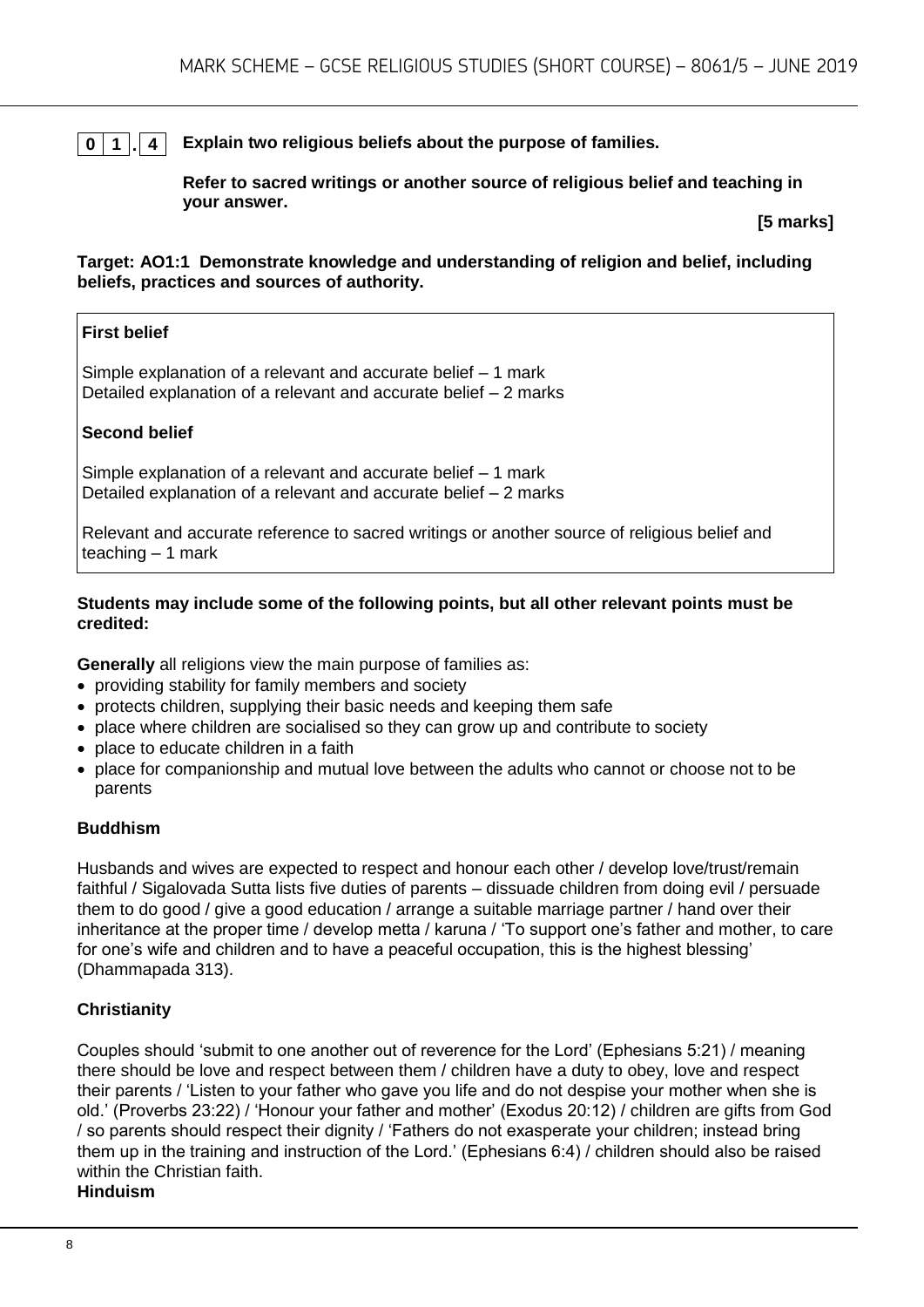Hindu parents should provide their children with all the necessities of life / children should respect / obey their parents / they should also care for their parents when they are no longer able to care for themselves / parents should teach their children the beliefs of Hinduism / how to pray / perform puja / every Hindu must go through the householder stage of life / if Hindus do not perform their duties as a householder and raise a family they will not achieve moksha.

#### **Islam**

The extended family is the basis of Islamic society and part of Allah's plan / children are taught to respect and obey their parents / 'It is one of the greatest sins that a man should curse his parents.' (Hadith) / care for them when they are no longer able to look after themselves / 'He who is good to his parents, blessings be upon him...' (Hadith) / parents should make sure their home is halal / children are taught the beliefs of Islam and how to practise the Five Pillars and live a good Muslim life.

#### **Judaism**

Children are commanded to 'Honour your father and mother' (Exodus 20:12) / to respect them / 'Listen to your father... and do not despise your mother...' (Proverbs 23:22) / the mother in particular passes down the faith to the next generation / children learn through the celebration of festivals within the home both religious practices and the values of charity and hospitality / 'be fruitful and multiply'.

#### **Sikhism**

The family is important for teaching children moral values / how to live with others / where they first become aware of God / 'It is a Sikh's duty to get his children educated in Sikhism' (Rehat Maryada article 16) / everyone in the extended family should support each other to live / work / raise a family / develop spiritually / elder members of the family are respected and cared for.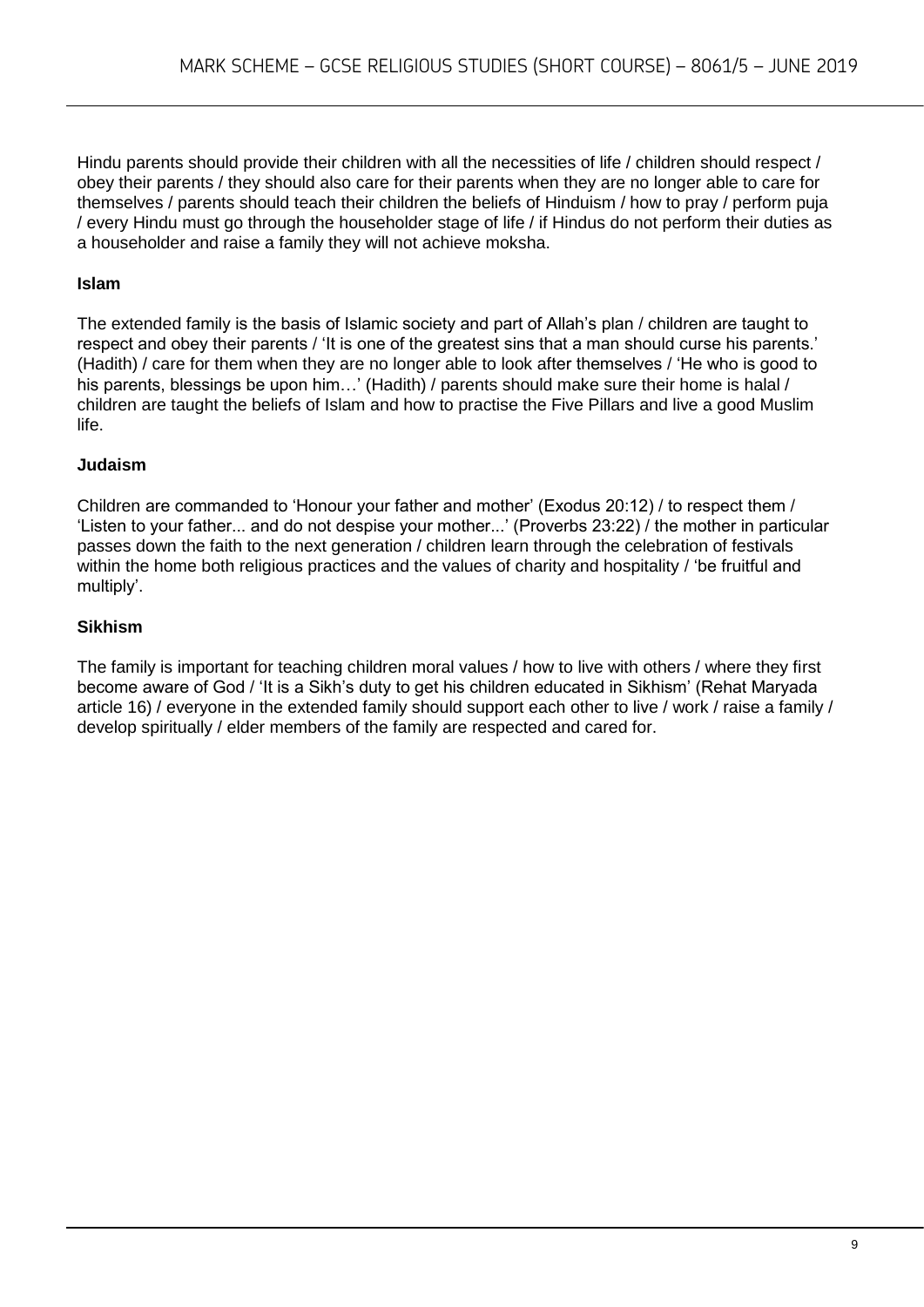# **0 1 . 5 'It is wrong to disapprove of homosexual relationships.'**

**Evaluate this statement.** 

**In your answer you:** 

- **should give reasoned arguments in support of this statement**
- **should give reasoned arguments to support a different point of view**
- **should refer to religious arguments**
- **may refer to non-religious arguments**
- **should reach a justified conclusion.**

**[12 marks]**

#### **Target: AO2 Analyse and evaluate aspects of religion and belief, including their significance and influence.**

| Level    | <b>Criteria</b>                                                                                                                                                                                                                                                                                                             | <b>Marks</b> |
|----------|-----------------------------------------------------------------------------------------------------------------------------------------------------------------------------------------------------------------------------------------------------------------------------------------------------------------------------|--------------|
| 4        | A well-argued response, reasoned consideration of different points of view.<br>Logical chains of reasoning leading to judgement(s) supported by knowledge and<br>understanding of relevant evidence and information.<br>References to religion applied to the issue.                                                        | $10 - 12$    |
| 3        | Reasoned consideration of different points of view.<br>Logical chains of reasoning that draw on knowledge and understanding of<br>relevant evidence and information.<br>Clear reference to religion.                                                                                                                        | $7 - 9$      |
| 2        | Reasoned consideration of a point of view.<br>A logical chain of reasoning drawing on knowledge and understanding of relevant<br>evidence and information.<br>OR.<br>Recognition of different points of view, each supported by relevant reasons /<br>evidence.<br>Maximum of Level 2 if there is no reference to religion. | $4 - 6$      |
| 1        | Point of view with reason(s) stated in support.                                                                                                                                                                                                                                                                             | $1 - 3$      |
| $\Omega$ | Nothing worthy of credit.                                                                                                                                                                                                                                                                                                   | $\Omega$     |

#### **Students may include some of the following evidence and arguments, but all relevant evidence and arguments must be credited:**

#### **Arguments in support**

- Homosexual (same-sex) relationships exhibit the same characteristics found in other relationships and marriages, love, care, trust, faithfulness etc.
- 'God is love' so surely if any couple love each other that has to come from God.
- How can something God created be wrong?
- Modern day same-sex relationships are very different from the same-sex relations that are condemned in some sacred writings.
- Law in the UK permits same-sex marriages so religious believers should not be so critical, etc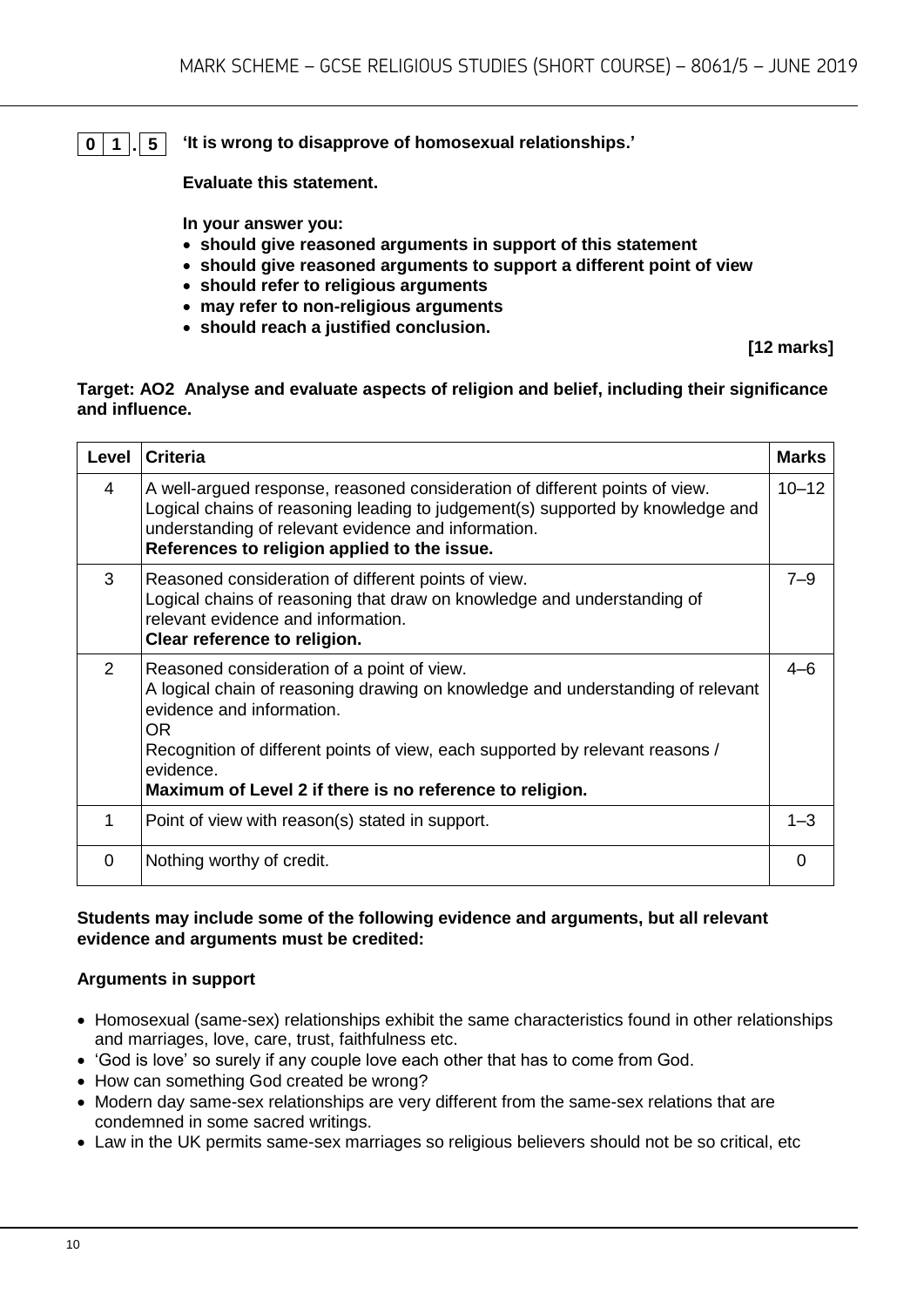#### **Arguments in support of other views**

- Some religious people see same-sex attraction as being against natural law.
- Some religious teachings condemn same-sex relationships; religious authority cannot be explained away because it is seen as old and inconvenient.
- In much religious thought there is great emphasis on having children, this cannot occur biologically between a same-sex couple without a surrogate or donor.
- Some people believe that human sexuality is a choice made by the individual.
- Much traditional religious teaching is focused on the continuation of family and communities hence the focus on heterosexuality, etc.

#### **Buddhism**

Homosexuality is not condemned provided it is part of a loving and committed relationship and not just a lust-based, one-night stand (also applies to heterosexual relationships) / The sex drive needs to be controlled as 'craving' can only lead to suffering, 'dukkha' (Third Precept), etc

#### **Christianity**

Homosexuality is seen as wrong by some Christians though attitudes are changing / Some branches of Christianity eg Quakers accept same-sex relationships / others question the traditional application of the teachings on sexual relations / God created humans, 'and it was very good' (Genesis 2) regardless of their sexuality / God recognises that 'it is not good for man to be alone' (Genesis 2) / much New Testament teaching is built around the condemnation of cultic prostitution in the temples and maintaining a lifestyle distinct from those who worshipped in the various temples so is not really easily applied to a loving same-sex relationship / 'Even women pervert the natural use of their sex by unnatural acts. In the same way the men give up natural sexual relations with women and burn with passions for each other.' (Romans 1:26–27) / some Christians distinguish between sexual orientation and sexual acts / regarding only the latter as sinful / the Metropolitan Community Church is a worldwide denomination that has grown from the LGBT community and therefore accepts all relationships, etc

#### **Hinduism**

Some believe that homosexuality is wrong based upon the teachings of some dharmic texts / however a number of Hindu mythic stories have portrayed homosexual experience as natural and joyful / there are several Hindu temples which have carvings that depict both men and women engaging in same-sex relations, etc

#### **Islam**

Many believe that same-sex relationships are against Islam / the Qur'an sets out severe punishment which can include the death penalty / many Muslim states however use jail or corporal punishment rather than the death penalty as it is argued that the death penalty is not stipulated in the Qur'an / some Muslims do argue that it is acceptable to be in same-sex relationships / and argue that it is lust that is condemned in the Qur'an and not faithful homosexual love / this view remains controversial in some Muslim communities / the Inclusive Mosque Initiative is an organisation in the UK that believes homosexuality should be accepted in Islam, etc

#### **Judaism**

The Torah lists punishments for homosexual acts / some Orthodox Jews consider it to be wrong/ 'No man is to have sexual relations with another man; God hates that.' (Leviticus 18:22) / many Liberal and Reform Jews accept homosexuality if it is within a loving relationship / The Central Conference of American Rabbis in 1998 stated that the holiness within a Jewish marriage 'may be present in committed same gender relationships between two Jews and that these relationships can serve as the foundation of stable Jewish families, thus adding strength to the Jewish community.', etc

#### **Sikhism**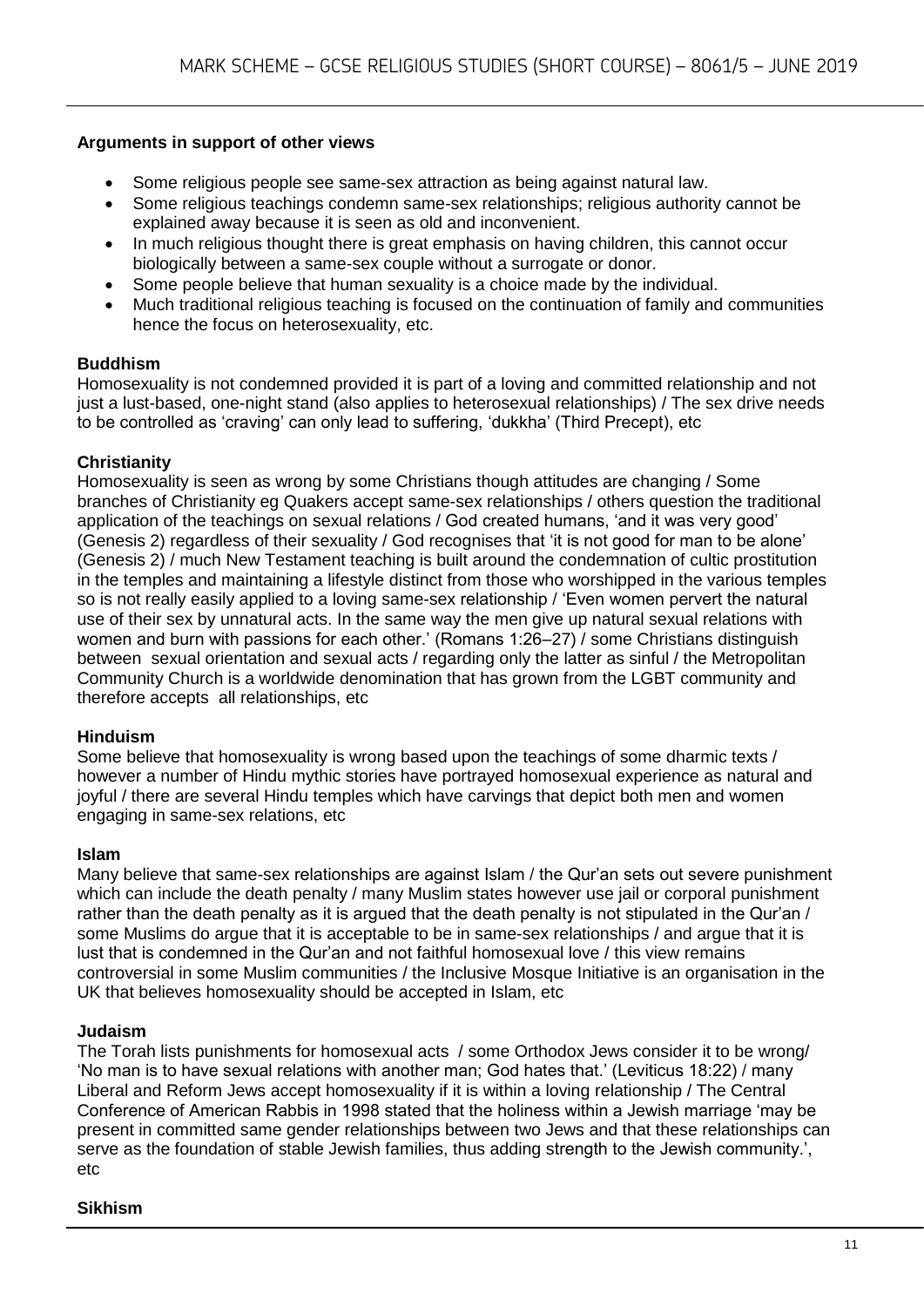Some Sikhs see homosexuality as being wrong since it is not mentioned in the Guru Granth Sahib / where marriage is repeatedly encouraged / others argue that Guru Nanak's teaching on universal equality respects the rights of people of all sexualities / and accept it as part of what God has created in a person, etc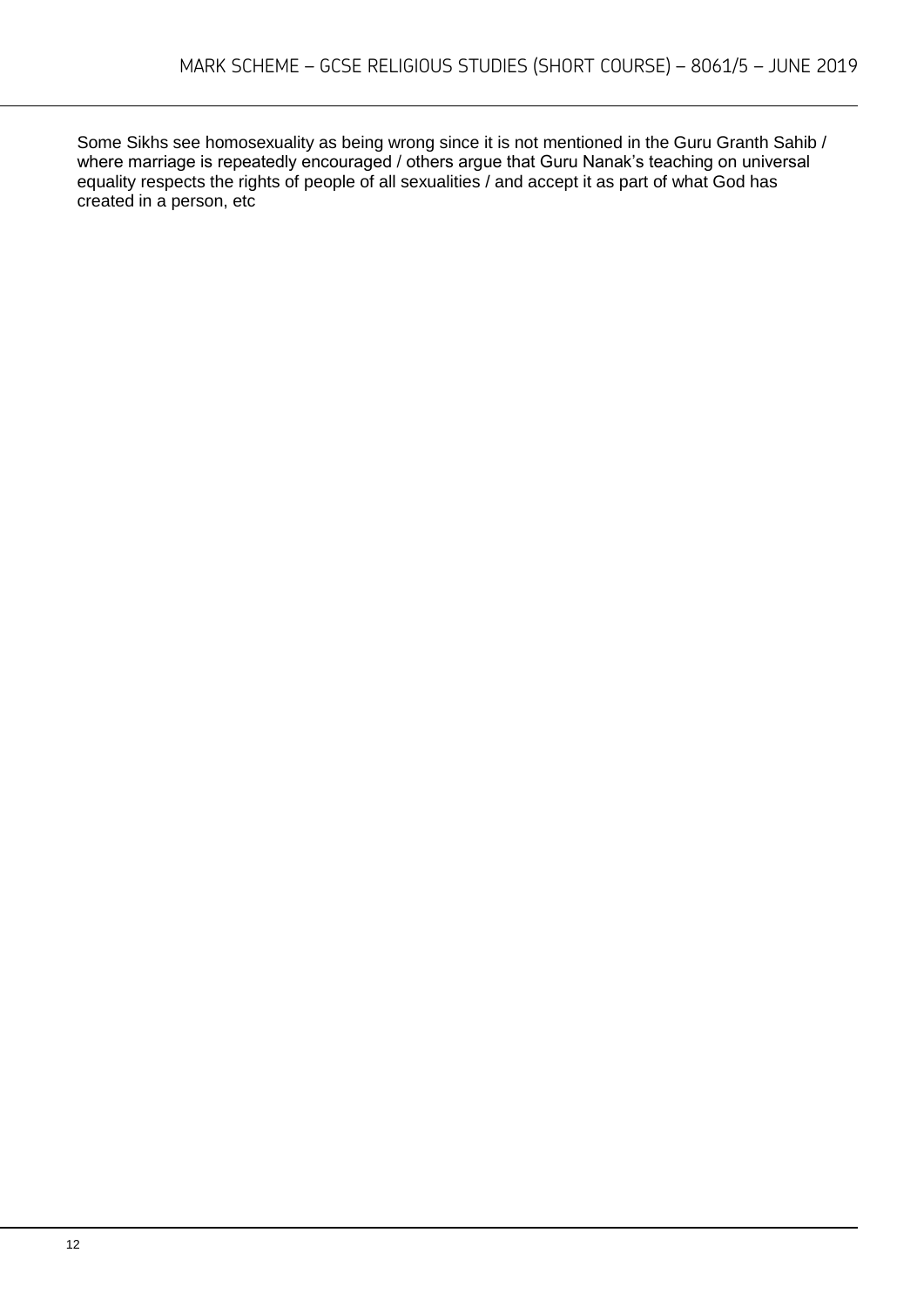#### **0 2 Theme B: Religion, peace and conflict**

**0 2 . 1 Which one of the following gives the meaning of pacifism?**

**[1 mark]**

- **A To take revenge**
- **B To gain power**
- **C To convert people to religion**
- **D To be against violence**

#### **Target: AO1:1 Demonstrate knowledge and understanding of religion and belief, including beliefs, practices and sources of authority.**

Answer: D: To be against violence

**0 2 . 2 Give two ways that religious believers can work for peace.**

**[2 marks]**

#### **Target: AO1:1 Demonstrate knowledge and understanding of religion and belief, including beliefs, practices and sources of authority.**

**One mark for each of two correct points.** 

#### **Students may include two of the following points, but all other relevant points must be credited.**

Join a religious organisation that campaigns for peace eg The Anglican Pacifist Fellowship, Religions for Peace, The Muslim Peace Fellowship / follow the example of those who have worked for peace / pray for peace / teach or preach that peace is the better way / take part in a peaceful march / start a petition / write to MPs / write letters to the press / campaign using social media eg Facebook / campaign to change the law / make speeches / educate people about the injustice / fight (campaign) for justice / work for the UN / be a mediator / fight a war to bring peace etc.

Accept peace on a personal level between individuals e.g. no hatred, no discrimination, no retaliation / living in a peaceful way.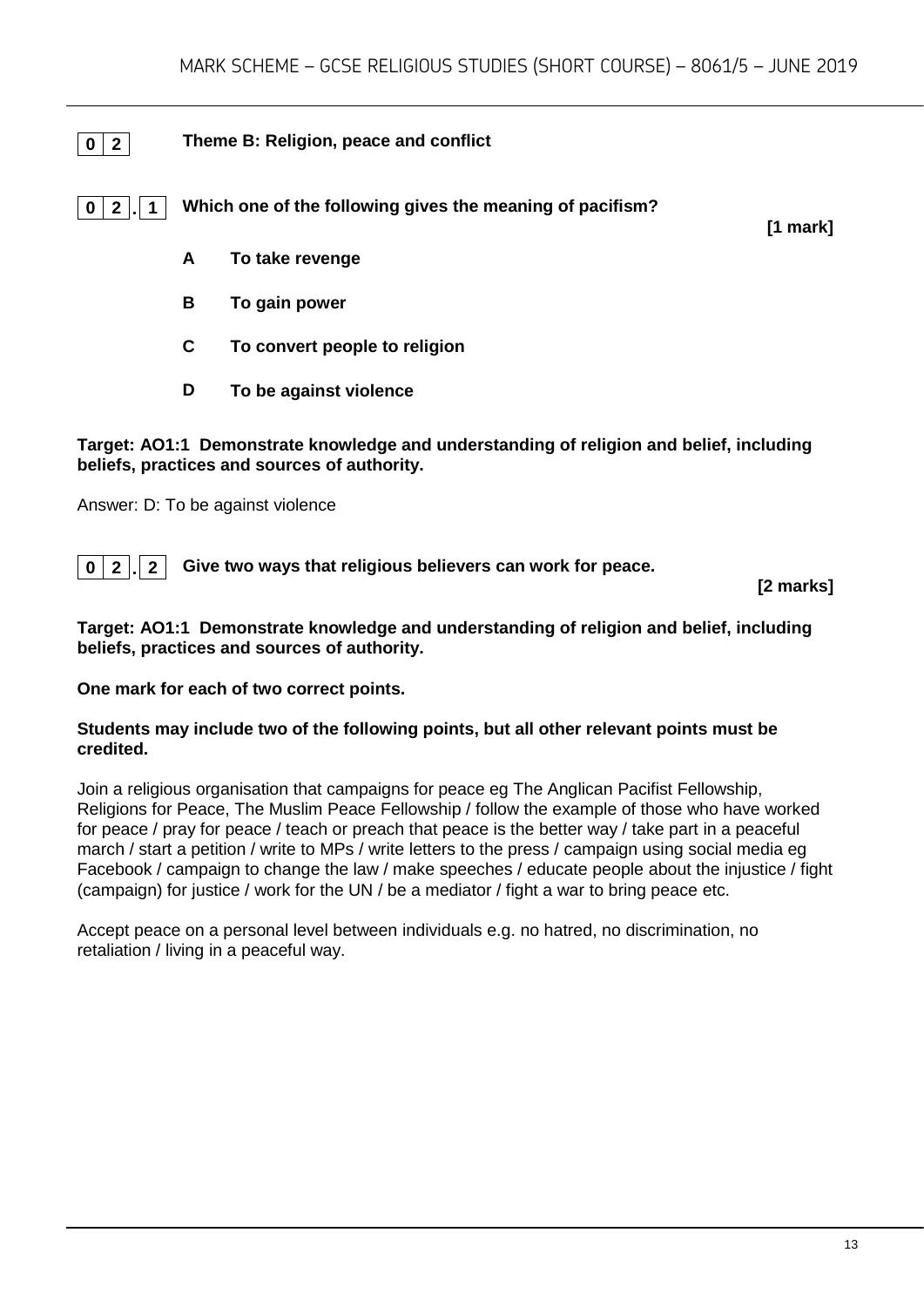#### **0 2 . 3 Explain two similar religious beliefs about reconciliation.**

#### **In your answer you must refer to one or more religious traditions.**

**[4 marks]**

**Target: AO1:3 Demonstrate knowledge and understanding of religion and belief, including similarities and differences within and/or between religions and beliefs.**

| <b>First similar belief</b>                                                                                                                |
|--------------------------------------------------------------------------------------------------------------------------------------------|
| Simple explanation of a relevant and accurate similarity $-1$ mark<br>Detailed explanation of a relevant and accurate similarity – 2 marks |
| <b>Second similar belief</b>                                                                                                               |
| Simple explanation of a relevant and accurate similarity – 1 mark                                                                          |

Detailed explanation of a relevant and accurate similarity – 2 marks

Detailed explanations will reflect one or more religious traditions.

To be a detailed explanation, the answer must be linked to reconciliation.

#### **Students may include some of the following points, but all other relevant points must be credited:**

Religions believe in the rebuilding of relationships after conflicts / concept of forgiveness / support the idea of restoring of harmony after relationships have broken down, etc.

#### **Buddhism**

Buddhist teachings stress the importance of letting go of blame and resentment because these attitudes prevent a person developing a more harmonious relationship with others and contribute to the person's own suffering / encouraged to forgive the past and appreciate and accept each other for what they are / forgiveness can be developed from meditation so reconciliation can take place / it is better to develop compassion than hatred or resentment, etc.

#### **Christianity**

The mission of the Church is to proclaim that Jesus came so that the relationship between God and people can be restored / Catholics have a sacrament of reconciliation – the sacrament of Penance and Reconciliation / 2 Corinthians 5:18–19 and Matthew 5:23–24 state that Christians should be reconciled to God and one another / Coventry Cathedral has become a world centre for reconciliation and forgiveness / the Community of the Cross of Nails works in many countries to bring peace and harmony / Christians set up the Corrymeela Community in Northern Ireland to bring reconciliation between Protestants and Catholics, etc.

#### **Hinduism**

Hindus believe that for reconciliation to take place both parties need to realise what they may have done to cause the breakdown of relationships / this can then lead to the seeking of forgiveness / Hindus may ask for help from God, a priest or a counsellor / Hindu scriptures teach that forgiveness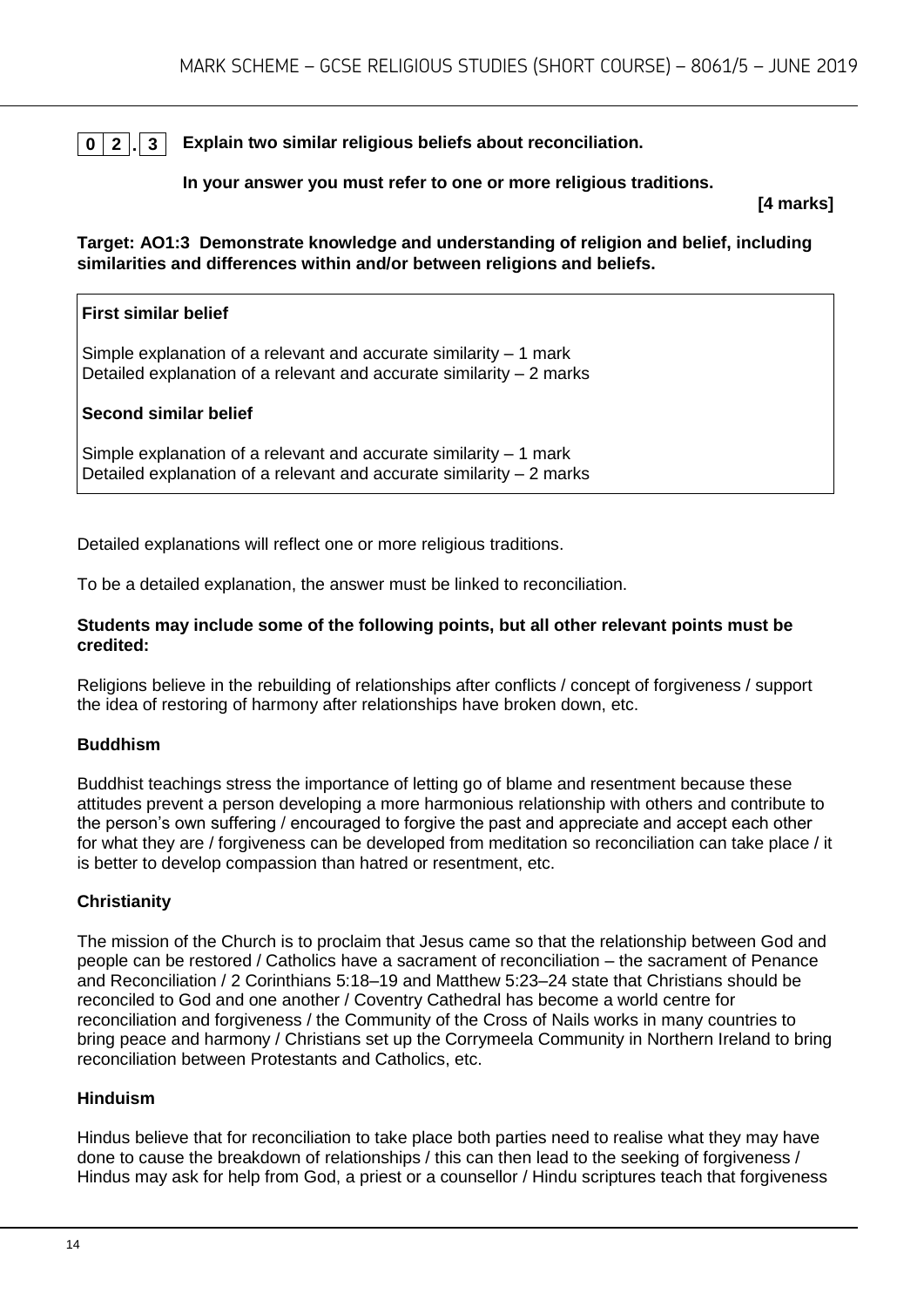leading to reconciliation is the best way of keeping the world peaceful and in harmony eg Hymn to Forgiveness in the Mahabharata, etc.

#### **Islam**

Making up for conflict requires more than just words / it involves a conscious effort to rebuild a relationship and work to ensure there is no more conflict / an important message of Islam is that there should be peace and harmony / Muslims believe that God created everything and humankind has the responsibility to ensure that everybody lives correctly, etc.

#### **Judaism**

Some Jews are working for peace between Jews and Palestinians because they believe in the importance of building harmony and reconciliation / the Parents Circle – Families Forum (PCFF) has brought together more than 600 Palestinian and Israeli families who have lost an immediate family member in the conflict to show how reconciliation between individuals and nations is possible / they believe that this is the way to bring about lasting peace, etc.

#### **Sikhism**

Sikhs believe that reconciliation involves more than just apologising / it involves a conscious effort to rebuild a relationship that had broken down / sometimes much work is needed to ensure that there is no more conflict but if it is achieved it makes war and conflict less likely / 'Guru Arjan said, "No one is my enemy, and no one is a stranger. I get along with everyone." ' – Guru Granth Sahib 1299, etc.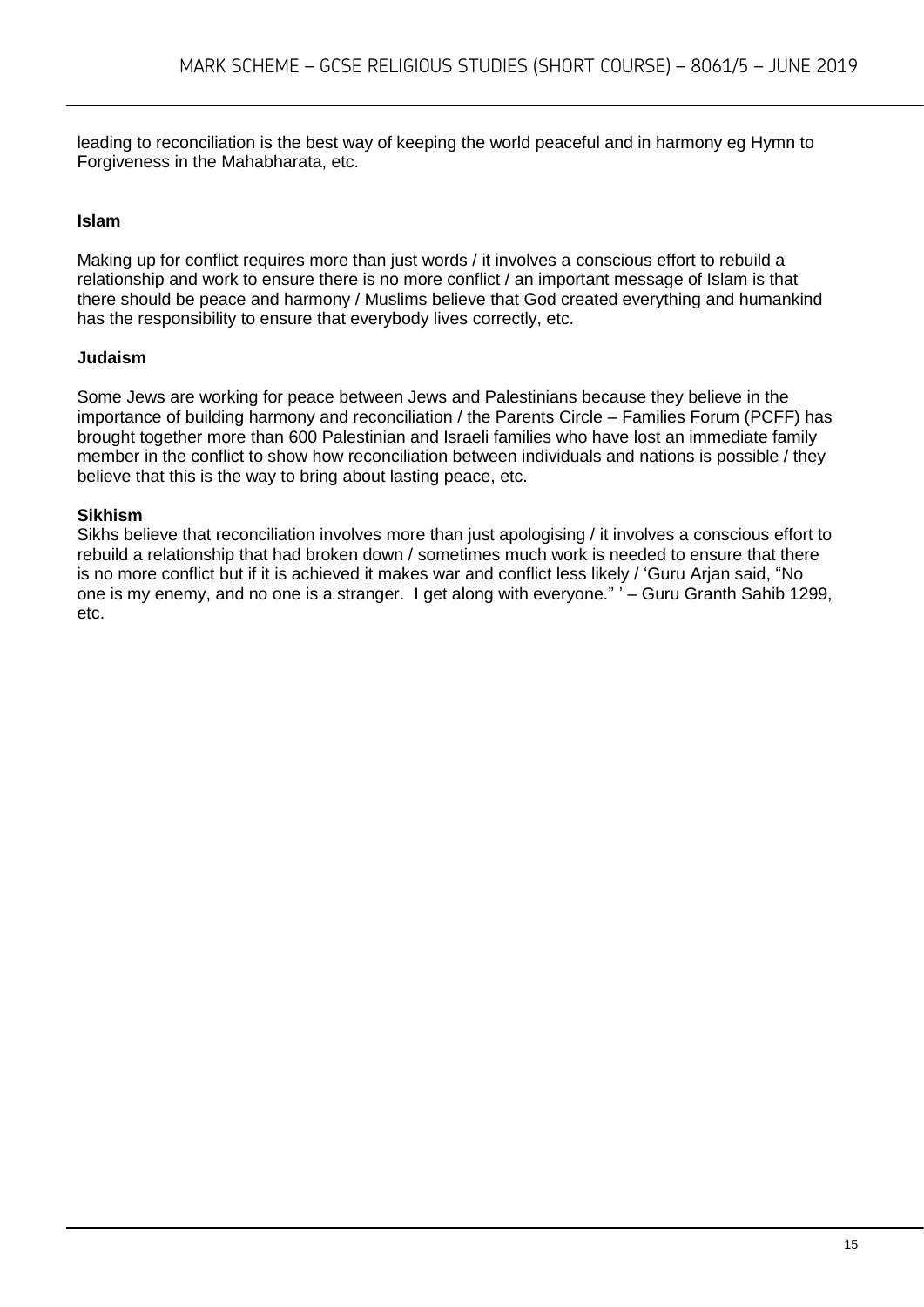#### **0 2 . 4 Explain two reasons why religious people help victims of war.**

**Refer to sacred writings or another source of religious belief and teaching in your answer.**

**[5 marks]**

#### **Target: AO1:1 Demonstrate knowledge and understanding of religion and belief, including beliefs, practices and sources of authority.**

#### **First reason**

Simple explanation of a relevant and accurate reason – 1 mark Detailed explanation of a relevant and accurate reason – 2 marks

#### **Second reason**

Simple explanation of a relevant and accurate reason – 1 mark Detailed explanation of a relevant and accurate reason – 2 marks

Relevant and accurate reference to sacred writings or another source of religious belief and teaching  $-1$  mark

To be a detailed explanation, the answer must be linked to victims of war.

#### **Students may include some of the following points, but all other relevant points must be credited:**

Religions are about compassion and helping people in need / many victims of war are in a state of absolute need e.g. no home / the Golden Rule of 'Treat others as you would be done by' / because many victims of war are unable to find employment because of their injuries / because many victims of war may need specialist medical care / because many victims of war have emotional wounds and long term problems / a moral imperative to help those who are victims of war / a sense of needing justice for those who are victims of war / because they may have a job which involves helping victims of war, e.g. nurse / personal experience etc.

#### **Buddhism**

Buddhists believe in working to prevent suffering / believe in helping refugees overcome anger, bitterness and hatred towards the aggressors / victims are likely to need help in letting go of these feelings / Dhammapada states: 'Hatred does not stop hatred. Only love stops it.' / 'To conquer oneself is a greater victory than to conquer thousands in battle.' / encourages Right Conduct and Right Occupation – two of the Noble Eightfold Path / the Tzu Chi Foundation's mission is 'expressing great kindness to all sentient beings, and taking their suffering as our own' / helping victims brings good kamma and helps all beings become free of suffering and ultimately reach enlightenment, etc.

#### **Christianity**

Jesus had compassion for those in need / Matthew 22v39: 'Love your neighbour' / the Parable of the Good Samaritan (Luke 10:25–37) / Parable of the Sheep and Goats encourages Christians to provide food and shelter for those in need / Christians organisations like Caritas and Christian Aid help victims of war / Christian Aid operates under the slogan 'We believe in life before death' / many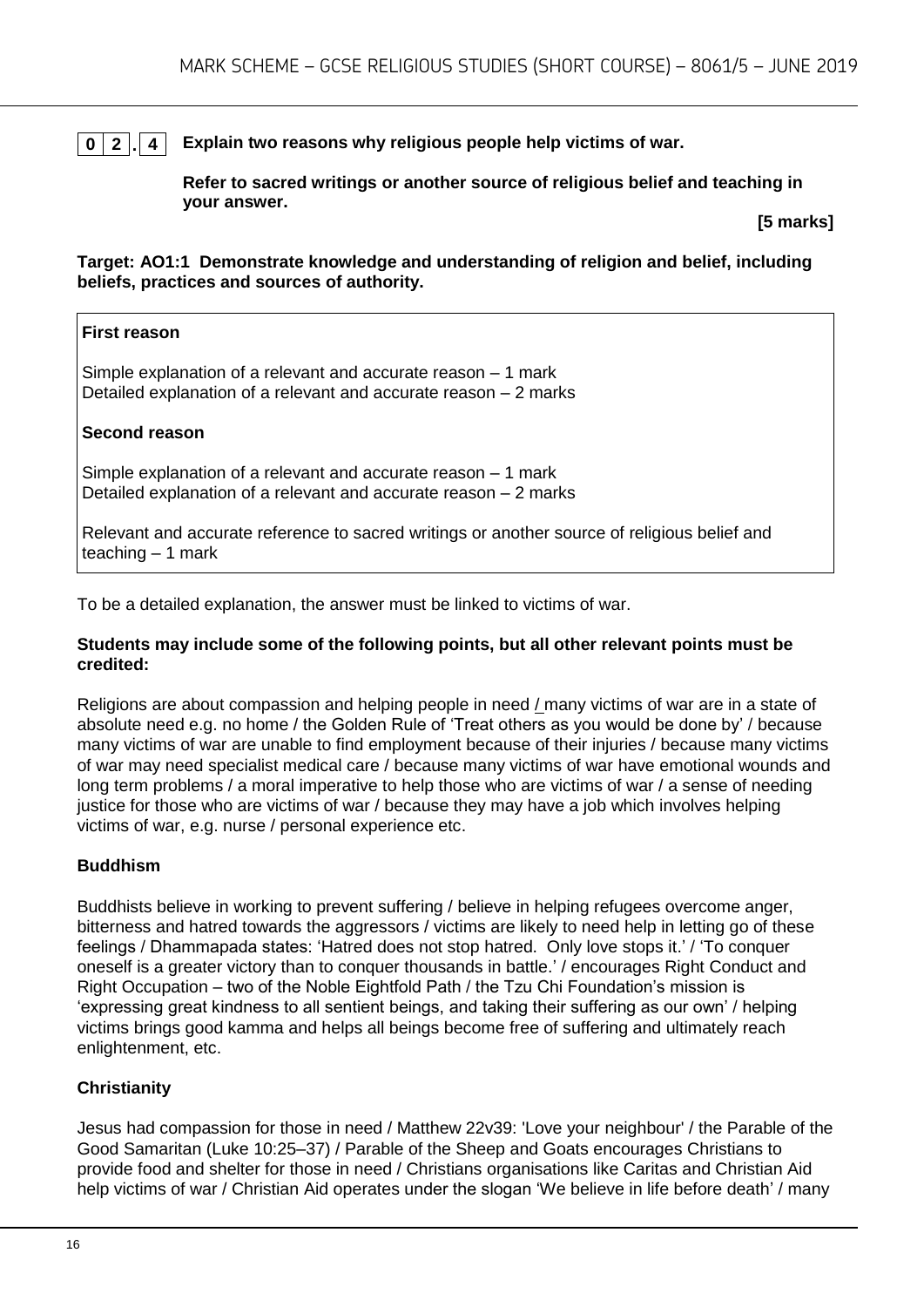believe that it is their Christian duty to raise funds to help those suffering the consequences of war, including the families of those who are killed, etc.

#### **Hinduism**

Hindus are taught to respect life and to practise ahimsa and be compassionate when others are in pain / many support the Indian Red Cross providing help through money or in refugee camps / The Mahabharata: "This is the sum of duty. Do naught to others, which, if done to thee, could cause thee pain." / good karma is gained by helping victims of war overcome their difficulties / Hinduism teaches to help those who are in need, etc.

#### **Islam**

Muslims believe that it is their duty to give assistance and support to those injured in war through the local community and mosques / this includes help and care for victims wherever they live and whichever side they or their family member was fighting for / "Whoever saved a life, it would be as if they saved the life of all mankind" Qur'an 5:32 / organisations that help victims of war, like Islamic relief and Muslim Aid, are governed by principles such as compassion, empathy, generosity and helping those in need, etc.

#### **Judaism**

The work of some Jewish organisations is based on the Jewish principles of pikuach nefesh, saving a life, and tikkum olam, healing the world / Proverbs 25v21: 'If your enemy is hungry, give him something to eat; if thirsty, something to drink.' / The Talmud: "What is harmful to yourself do not to your fellow men" / the mission of Magen David Adom UK includes providing medical care and treatment for people of any nationality, race, religion, ethnic origin, age, disability, sexual orientation, or political affiliation, including all victims of conflict, etc.

#### **Sikhism**

Guru Granth Sahib: "As thou deemest thyself, so deem others. Cause suffering to no one." / in the Ardas (prayer), the Sikhs pray for the welfare of everyone / Khalsa Aid was founded on the Sikh principles of selfless service and universal love, inspired by the teaching of Guru Gobind Singh and this has led to helping victims of war / includes assisting refugees made homeless by fighting / the Gurus taught Sikhs to help humanity and treat everybody with love and compassion / helping victims brings the reward of good karma, etc.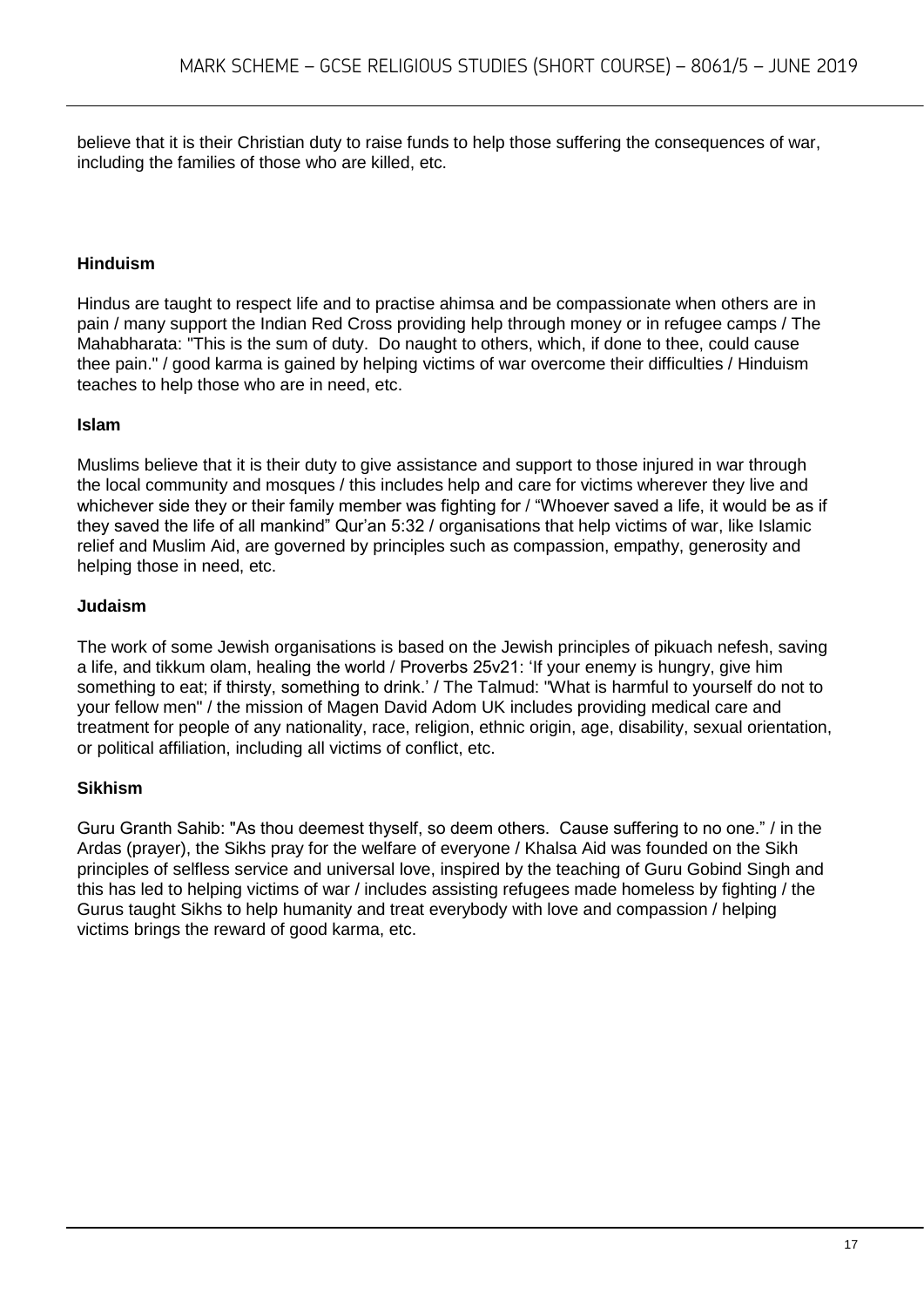**0 2 . 5 'Religious believers should never fight in a war.'**

**Evaluate this statement.** 

**In your answer you:** 

- **should give reasoned arguments in support of this statement**
- **should give reasoned arguments to support a different point of view**
- **should refer to religious arguments**
- **may refer to non-religious arguments**
- **should reach a justified conclusion.**

**[12 marks]**

#### **Target: AO2 Analyse and evaluate aspects of religion and belief, including their significance and influence.**

| Level    | <b>Criteria</b>                                                                                                                                                                                                                                                                                                             | <b>Marks</b> |
|----------|-----------------------------------------------------------------------------------------------------------------------------------------------------------------------------------------------------------------------------------------------------------------------------------------------------------------------------|--------------|
| 4        | A well-argued response, reasoned consideration of different points of view.<br>Logical chains of reasoning leading to judgement(s) supported by knowledge and<br>understanding of relevant evidence and information.<br>References to religion applied to the issue.                                                        | $10 - 12$    |
| 3        | Reasoned consideration of different points of view.<br>Logical chains of reasoning that draw on knowledge and understanding of<br>relevant evidence and information.<br>Clear reference to religion.                                                                                                                        | $7 - 9$      |
| 2        | Reasoned consideration of a point of view.<br>A logical chain of reasoning drawing on knowledge and understanding of relevant<br>evidence and information.<br>OR.<br>Recognition of different points of view, each supported by relevant reasons /<br>evidence.<br>Maximum of Level 2 if there is no reference to religion. | $4 - 6$      |
| 1        | Point of view with reason(s) stated in support.                                                                                                                                                                                                                                                                             | $1 - 3$      |
| $\Omega$ | Nothing worthy of credit.                                                                                                                                                                                                                                                                                                   | $\Omega$     |

#### **Students may include some of the following evidence and arguments, but all relevant evidence and arguments must be credited:**

#### **Arguments in support**

- Religions teach that war is an evil which should be avoided as it kills innocent civilians and ruins the environment.
- Religions teach their followers to work for peace so it is hypocritical to fight in war.
- Wars are fought because of motives like greed and wanting more power or land or to impose beliefs on other people which is not what religions teach.
- Disputes should be settled in other ways eg negotiations, through the United Nations, trade sanctions. / There have to be better ways of solving a dispute as war creates more problems than it solves.
- Goes against the religions' golden rules and peace is priceless.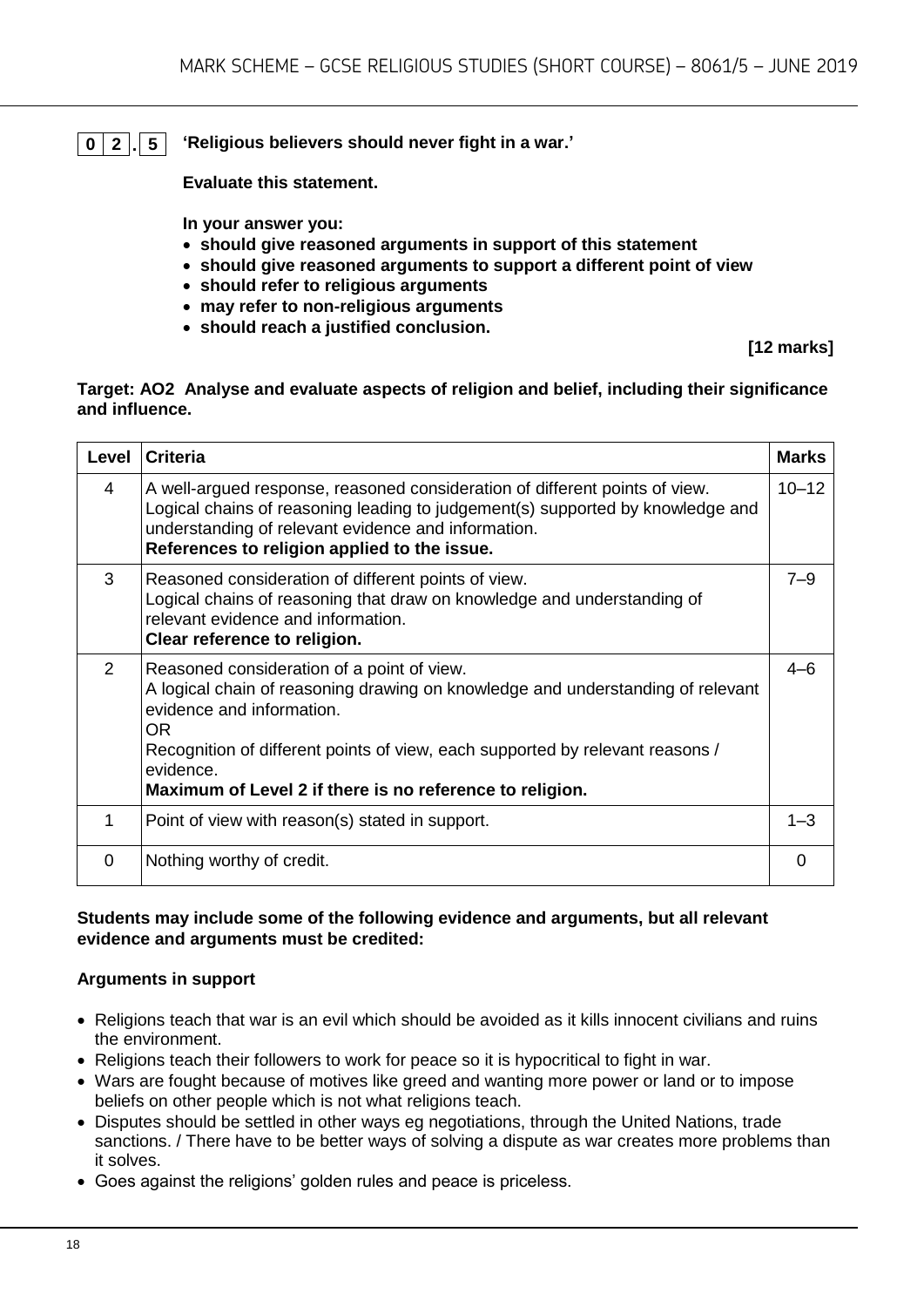• Religions teach forgiveness and overcoming evil with goodness / examples of believers who have advocated overcoming injustice in peaceful ways include Martin Luther King, The Dalai Lama, Gandhi, etc.

#### **Arguments in support of other views**

- Sometimes it is seen as right for religious believers to fight if there is a just reason for a war / accept Just War conditions eg just cause / lawfully declared by proper authority / good intention / last resort / reasonable chance of success / fought by just means / the good achieved will outweigh the evil / avoidance where possible of injury to civilians / protect trees, crops and animals / need to overthrow a cruel dictator / stop genocide or other atrocities / bring freedom to a country / defend faith / self-defence.
- May be classified as a Holy War eg fighting to protect their religion.
- May be seen as the only way to bring peace in the end.
- Could be seen as the lesser of two evils such as the only way to destroy weapons of mass destruction and / or stop genocide or an aggressive regime, etc.

#### **Buddhism**

Buddhism is a religion of peace and generally teaches that there are no justifiable reasons for war / Buddhism teaches that people cannot relieve their own suffering through making others suffer / the Buddha taught that if people have peaceful minds, this will lead to peaceful speech and peaceful actions / Mahayana Buddhists may agree to fight to save innocent lives or in self-defence / the Dalai Lama has said, "If someone has a gun and is trying to kill you, it would be reasonable to shoot back with your own gun", etc.

#### **Christianity**

While the Christian Church may speak out against killing and Jesus said "Blessed are the peacemakers", many Christians are prepared to fight for their country or religion against evil / St. Augustine and Thomas Aquinas developed the criteria for the Just War theory / Jesus used violence in the Temple to throw out those who were exploiting the pilgrims / other Christians are pacifists eg The Quakers (Society of Friends) and will not fight under any circumstances / the Ten Commandments include 'Do not kill' / many in the early Church were against fighting, etc.

#### **Hinduism**

Hindus believe war is justified if it is in self-defence or fighting for freedom from oppression or the establishment or restoration of good government / have a warrior caste (Kshatriyas) / 'For a warrior, nothing is higher than a war against evil' – Bhagavad Gita 2:31 / Krishna gave Arjuna four reasons for fighting which included the duty of his varna required him to act as a warrior / prepared to fight if war achieves more good than the evil it is trying to destroy / Hindus believe that they should build up good karma by working for peace and following ahimsa, etc.

#### **Islam**

Muslims believe in the lesser jihad – a military struggle in defence of Islam, self-defence and justice / if a country is mistreating its Islamic citizens, it is permissible to fight in support of fellow Muslims / Muslims believe that those who fight for Islam will receive the favour and reward of God – Qur'an 4:74 / although believing in the Just War principles, Muslims believe that it is much better if war can be avoided / the word 'Islam' comes from the root word 'salam' meaning 'peace' / 'Do not kill each other, for God is merciful to you. If any of you does these things, out of hostility and injustice, We shall make him suffer Fire' – Qur'an 4:29–30, etc.